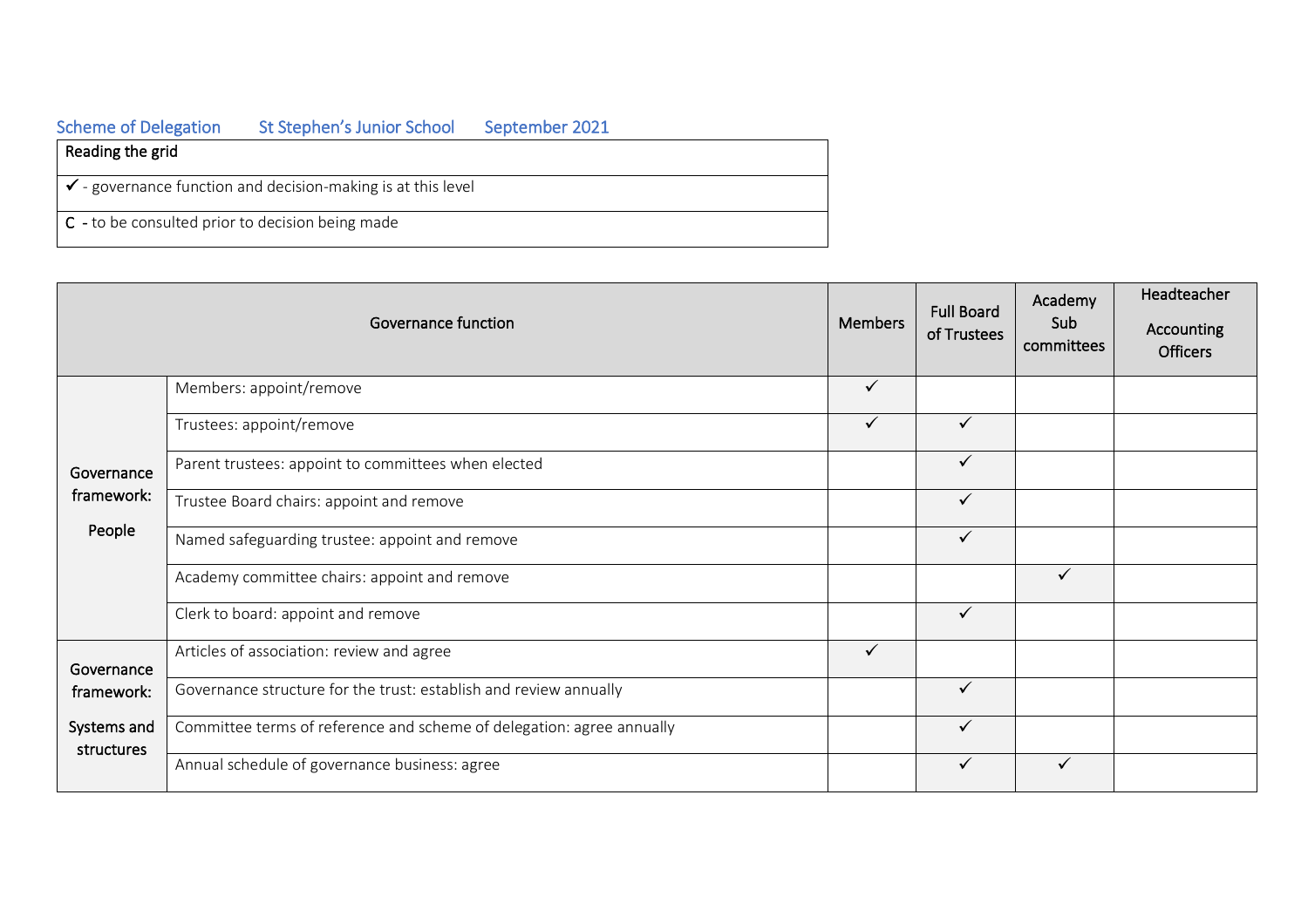| <b>Governance function</b>            |                                                                                                                                                                                                                                   | <b>Members</b> | <b>Full Board</b><br>of Trustees | Academy<br>Sub<br>committees | Headteacher<br>Accounting<br><b>Officers</b> |
|---------------------------------------|-----------------------------------------------------------------------------------------------------------------------------------------------------------------------------------------------------------------------------------|----------------|----------------------------------|------------------------------|----------------------------------------------|
|                                       | Self-review of trust board and committees: complete annually                                                                                                                                                                      |                | $\checkmark$                     |                              |                                              |
| Governance<br>framework:<br>Reporting | Chair's performance: carry out 360° review periodically                                                                                                                                                                           |                | $\checkmark$                     |                              |                                              |
|                                       | Publish governance arrangements on schools' website: ensure                                                                                                                                                                       |                |                                  |                              | ✓                                            |
|                                       | Annual report on the performance of the trust: submit to members and publish                                                                                                                                                      |                | $\checkmark$                     | C                            |                                              |
|                                       | Annual self-review/triannual external review of board effectiveness: submit to members                                                                                                                                            |                | $\checkmark$                     | $\mathsf{C}$                 |                                              |
|                                       | Annual report and accounts including accounting policies, signed statement on regularity,<br>propriety and compliance, incorporating governance statement demonstrating value for<br>money: submit to members and Companies House |                | ✓                                |                              |                                              |
|                                       | ESFA required reports and returns submit                                                                                                                                                                                          |                |                                  |                              |                                              |
| <b>Being</b><br>strategic             | Determine trust wide policies which reflect the trust's ethos and values: approve                                                                                                                                                 |                | $\checkmark$                     |                              |                                              |
|                                       | Determine school level policies: approve                                                                                                                                                                                          |                |                                  |                              | ✓                                            |
|                                       | Management of risk: establish register, review and monitor                                                                                                                                                                        |                | $\checkmark$                     | $\checkmark$                 |                                              |
|                                       | Engagement with stakeholders: ensure                                                                                                                                                                                              |                | $\checkmark$                     | $\checkmark$                 | ✓                                            |
|                                       | Determine trust's vision, strategy and key priorities: approve                                                                                                                                                                    |                | $\checkmark$                     |                              |                                              |
|                                       | Accounting officer: appoint and dismiss                                                                                                                                                                                           |                | $\checkmark$                     |                              |                                              |
|                                       | HTs: appoint and dismiss                                                                                                                                                                                                          |                | $\checkmark$                     |                              |                                              |
|                                       | Budget plan to support delivery of trust key priorities: agree                                                                                                                                                                    |                | ✓                                |                              |                                              |